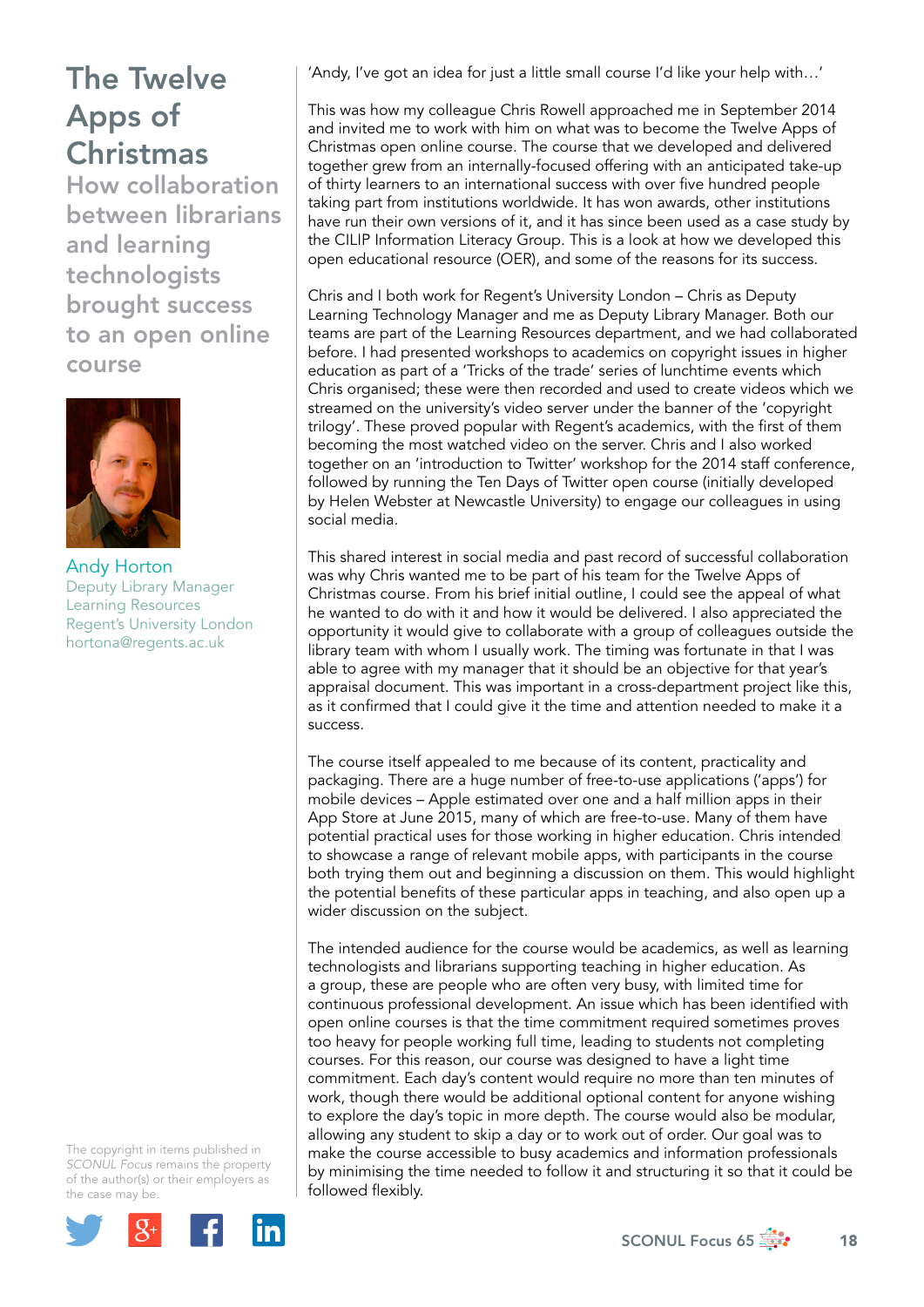How collaboration between librarians and learning technologists brought success to an open online course

In addition to the structure of the course, its timing was also considered. The later part of the autumn term was chosen, as many institutions will have completed teaching by December but staff will still be present overseeing exams and coursework hand-ins. This is certainly the case at Regent's, and – initially at least – our focus was on our own institution.

This combination of short daily modules and a delivery date throughout December led to the distinctive title, theme and branding we developed for the course. The course became Christmas themed, with the Twelve Apps of Christmas title supported by a visual theme deliberately inspired by an Advent calendar. This Advent calendar concept tied in with the daily reveal of each day's app and related activities. The activities themselves sometimes included a seasonal theme, such as a Padlet Wall in which participants posted their Christmas wish lists. There was also a gratuitous Christmas cracker joke each day, at the end of the daily tasks and activities. Corny as these were, they proved surprisingly popular and were useful in community-building as the course went on.

The project group consisted of Chris, three of his learning technologist colleagues and myself. I was keen to involve the library in projects like this, in areas where our knowledge and skill sets cross over with teams in other departments. I found that my management experience, knowledge of social media and ability to write promotional material were relevant, as was my interest in technology for teaching and learning – several of the applications were ones I had already used in my work as a librarian. My hope was that this project would be successful, opening the door to more collaboration in future.

As an open course, it was created under a Creative Commons licence – specifically, CC BY NC SA – so it would be free for other institutions to take, use and adapt for non-commercial purposes if they acknowledged the source and were willing to share their own versions under the same licence. The first to do so was Dublin Institute of Technology, who ran their own Twelve Apps in parallel with ours and received an International E-Learning Award (Mobile Learning Division) for their efforts.

The team decided which apps to include and drew up a template to ensure a consistent format for each day's content and activities. Each app was introduced, with examples of how it might be used. It would be downloaded by students to carry out the day's activity. Where possible the links to additional materials included an alternative or related app, and each day had its own discussion forum. This approach fed into the three strands Chris was keen to embed in the course: it should include situated learning, whereby students became familiar with the apps on their own devices, and it should be discursive; the discussion generated around the apps – their effectiveness and their limitations, whether there were alternatives people had tried – was in many ways the most important element of the course; the third element was authenticity: ideally we would be showcasing a range of apps which had either been specifically developed for higher education use, such as Turnitin and Blackboard, or were of practical use in that environment.

Much consideration went into the choice of apps for the course. The platform for delivery of the course was to be Blackboard Open Education, the open version of the Blackboard virtual learning environment (VLE), which is supported at Regent's. Therefore, the first app was the mobile version of this. This was for the practical purpose of familiarising users with the platform on which the course was delivered, but also promoted the mobile app to participants, particularly to those working at Regent's. Other apps, which were chosen in part for their relevance to Regent's staff, include Dragon Dictation and Turnitin for iPad. Perhaps the most utilitarian of the apps chosen was a QR reader. Most were selected for their potential use in the classroom or benefit to teachers in higher education. Padlet and Poll Everywhere were chosen as

The copyright in items published in *SCONUL Focus* remains the property of the author(s) or their employers as the case may be.

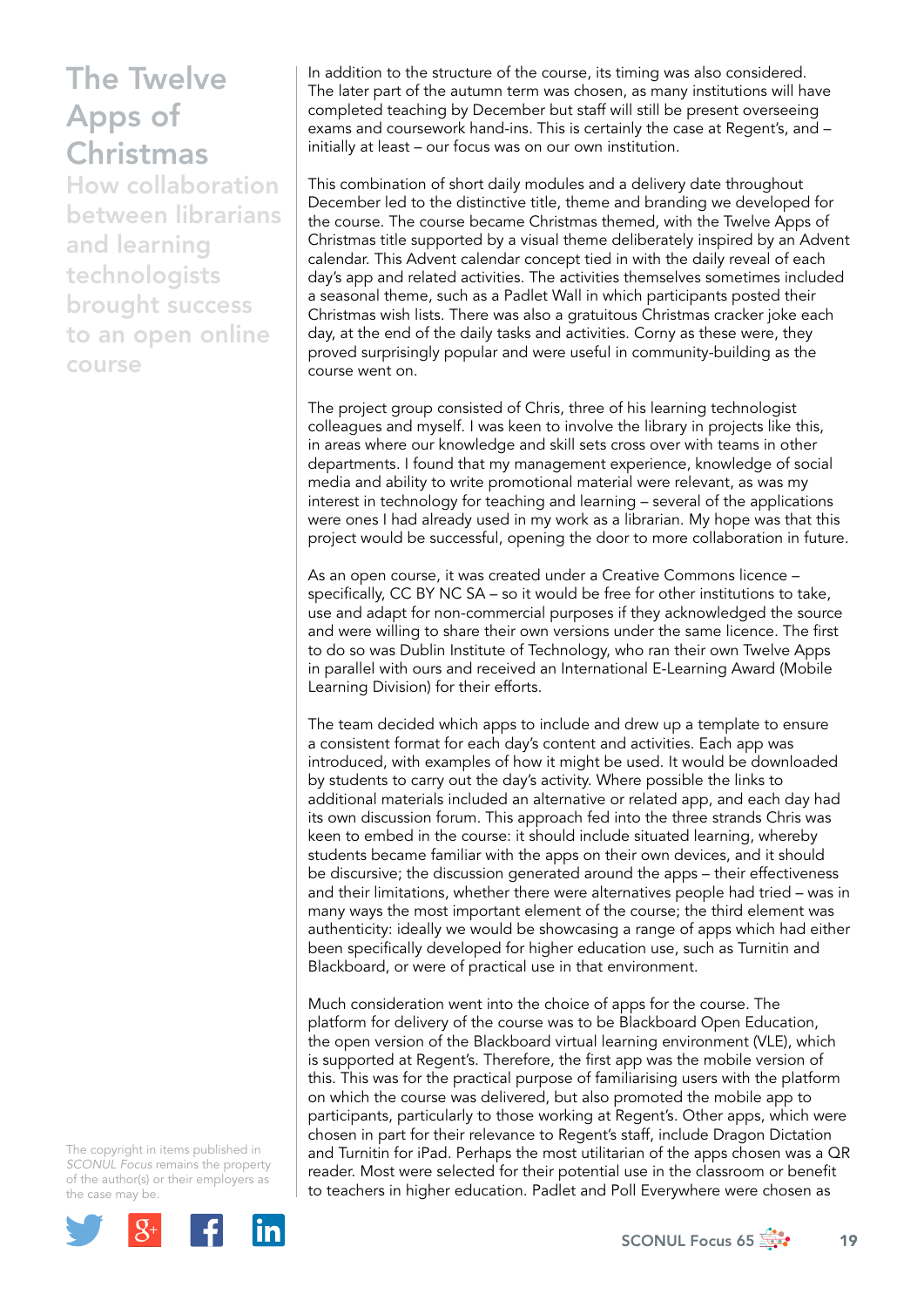How collaboration between librarians and learning technologists brought success to an open online course

apps, which allow classroom interaction (through posting to shared 'Wall' online in real time, and creating polls). Prezi for iPad showcased an alternative to PowerPoint for presentations of all kinds. Wunderlist is an app for creating, managing and sharing 'to do' lists. Instapaper saves the text from web pages or online articles and enables them to be read later. Simplemind+ provides mind-mapping, and Myscript Memo converts handwritten text into a shareable digital format. The final day's app was a whimsical choice, as a surprise reward for completing the course – NORAD Tracks Santa.

While preparing the course, we began to publicise it both internally and externally. We used social media (the library Twitter feed and our own Twitter accounts and professional blogs) as well as networking at conferences, to spread the word. Chris's colleague James Leahy produced a promotional video, which we embedded in publicity material where possible.

As the start date drew near, we were pleased to see that we had drawn interest internationally. Around thirty people had signed up, mostly from within our own institution, and we anticipated a few more in the last week or two. As the start date of the course approached, though, numbers of students enrolled began to rise. It soon became apparent that most people had waited until the last few days to enroll. The numbers rose rapidly, going from fewer than a hundred three days before the course started to almost five hundred and fifty on the first day.

While this was gratifying, suggesting that our subject and the structuring of the course had wide appeal, it also gave us a larger task in building and managing the community. This part of managing the course came to consume more time than we had anticipated, and required flexibility among the members of the team. The first app was Blackboard Open education, with the task for the day being for the students to download it and introduce themselves on the forum. This proved a good choice as it was quite a social task, and it began to generate dialogue and a sense of community from the start. Although not every student participated, many did. We quickly developed a policy to reply with a welcoming message to each person's first post. As further people enrolled late, we found ourselves monitoring the first day's forum throughout the duration of the course to greet any of these late joiners.

The second day's app was Padlet, chosen as a classroom-relevant resource and again with a social activity – posting to a shared 'Wall' – to further encourage participants on the course to interact in the early stages. The large numbers of participants meant that we needed to create additional walls to give more people a chance to post. One of these, on favoured apps and websites for the classroom, already saw a serious discussion growing up around the central theme of the course.

As the course progressed, the forums hosted many discussions on particular apps. Participants were willing to identify any issues they encountered – incompatibility with particular devices or operating systems, limitations in the

free version of an app – and suggest alternatives they had discovered themselves. There was also much positive discussion about the uses to which the apps could be put in the classroom. In this respect, the discursive element of the course was successful. The discussion was held partly through the forums and partly through social media, particularly Twitter, through the hashtag #RUL12AOC. Social media monitoring and interaction became another necessary part of managing the course.



The copyright in items published in *SCONUL Focus* remains the property of the author(s) or their employers as the case may be.



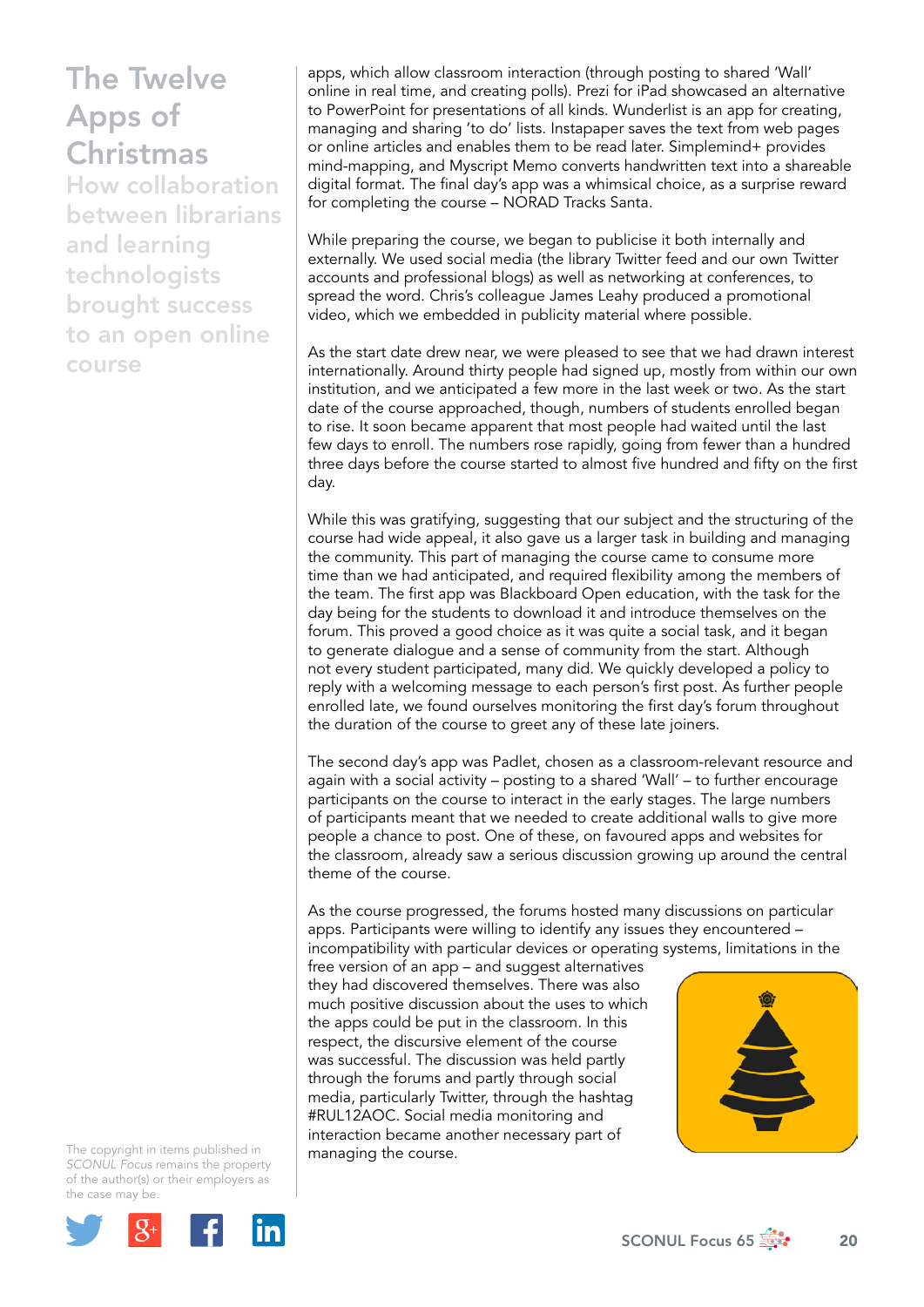How collaboration between librarians and learning technologists brought success to an open online course

The wide international range of participants included several from Australia and New Zealand. This created an issue we had not foreseen – students in different time zones, who were working when it was night in the United Kingdom and Europe. We adapted to this by ensuring that one of the team would monitor the forums and social media at the start of the day in order to catch up on overnight activity and support this group of students. We found that our students in different time zones accepted that they were out of sync with most of their peers, but appreciated this contact with the course facilitators.

We had timed the course to finish on Friday 19 December, the last day of term for us and for many of the participants. We had noticed less input was appearing on the forums as the course continued. To maintain interest, we ran a contest inviting students to contribute their own Christmas cracker jokes. We ended with a less serious app on the final day, knowing that many participants would be finishing work for the year and wanting to minimise any conflict between the course and their other commitments. We did, however, use the final day's forum to gather responses and qualitative feedback about the course. This proved useful, with comments confirming the success of the course and its format. From Chris Boon:

I've signed up to other similar activities before but they've taken far too much time to do, and unfortunately I just don't have a hour a day to devote to something else as well as 'the day job', but this MOOC has been just right – something small each day, with a short activity, or if you don't have time to actually try the app, some discussion about it from those who have had a go. And it's been a really good way to see the Open Education system in action. A great experience – many thanks to the team at Regents for putting this together!

And from Belinda Green:

I've tried all sorts of new Apps, and enjoyed the daily joke! I think you got everything spot on – a ten-minute activity every day is just right, and I love the 12 Apps of Christmas theme.

Jill LeBihan's comments indicated that we had developed a successful and transferrable model:

I think I have learned from you about how to run a set of day-by-day learning activities on Blackboard and how to keep student engagement up. One of our difficulties with our own undergraduate cohorts is to keep them thinking about their studies between taught sessions, and a little ten-minute activity for each day works well. The support via discussion threads, and particularly via Twitter, has supported the activities. I'm going to experiment next term with my own students and see what I can do to keep them motivated between sessions.

When we returned from Christmas vacation, we reviewed the course based on feedback from participants and our own experiences running it. As it had been successful, we decided we would run it again, and we began planning changes we would make. It was decided to start the course a little earlier, on 1 December 2015. It would include a 'Day Zero' on 30 November in which to introduce the Blackboard Open Education platform, allowing a full twelve days of relevant apps to be introduced. We are also planned on gathering and analysing feedback in a more systematic way. Although we received much useful feedback in 2014, we were aware that this was an area in which we could have done more.

The copyright in items published in *SCONUL Focus* remains the property of the author(s) or their employers as the case may be.



We presented a paper on the course to the Chartered Institute of Librarians and Information Professionals (CILIP) conference 2015 in Liverpool, and entered the course for the Credo Digital Information Literacy award. We were delighted